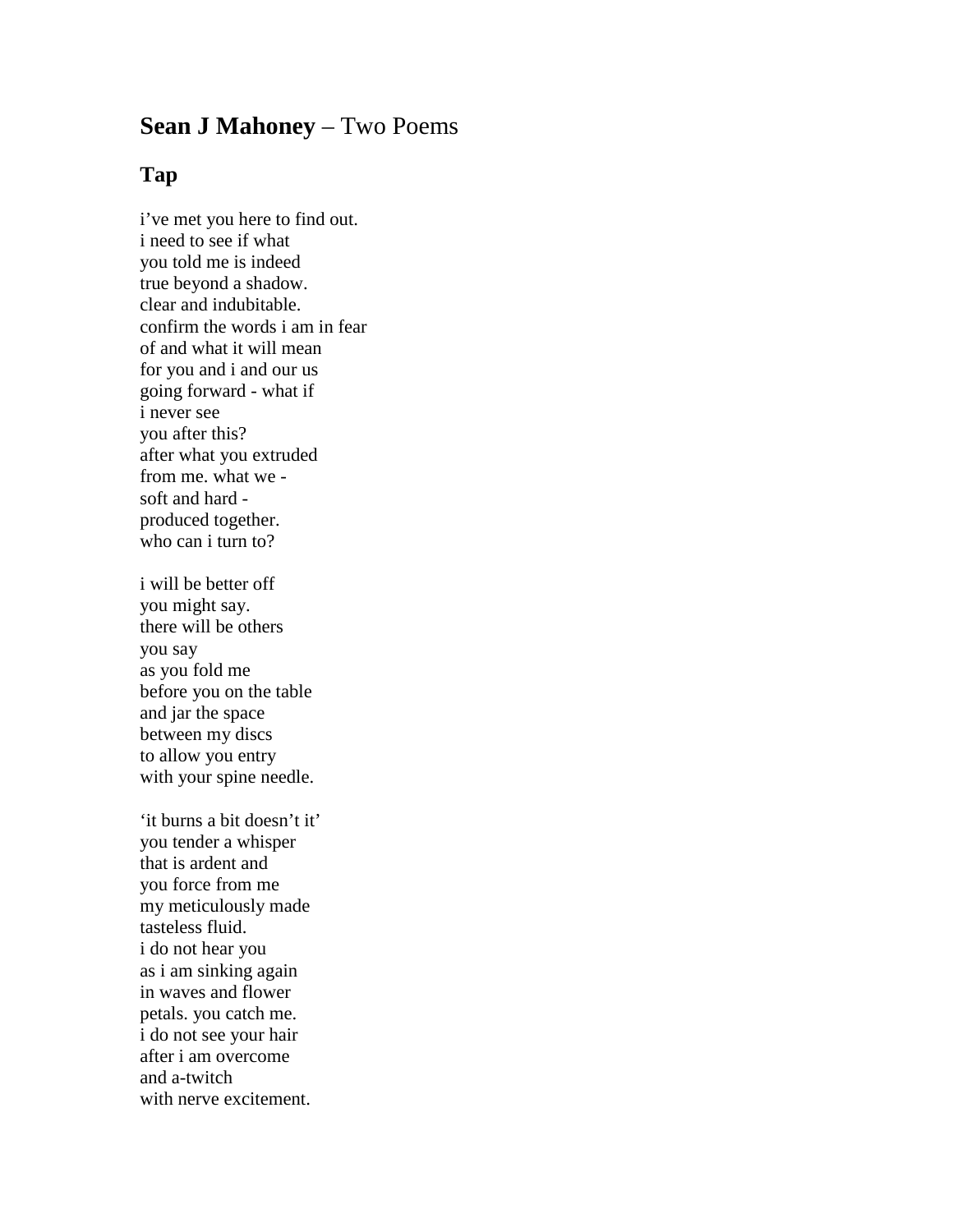you professionally keep me from spilling off of the table. you compromise me with not promises but concern for my well spring of enthusiasm considering this procedure we engage each other in. and the joy of the act is for you. you disappear. you will not call me tonight or tomorrow to ask how i feel. you merely call 'next'. after a week of finding myself alone again you email me with numbered results: your elevated T-count, inflamed plaque, vertical skyway with O-bands drifting and bumping, slow grinding into each space as a smear on your flushed skin.

you can grin now and i know you do not see me as i see you. and we shall now part doctor.

nevermore inured together nor bent under procedure.